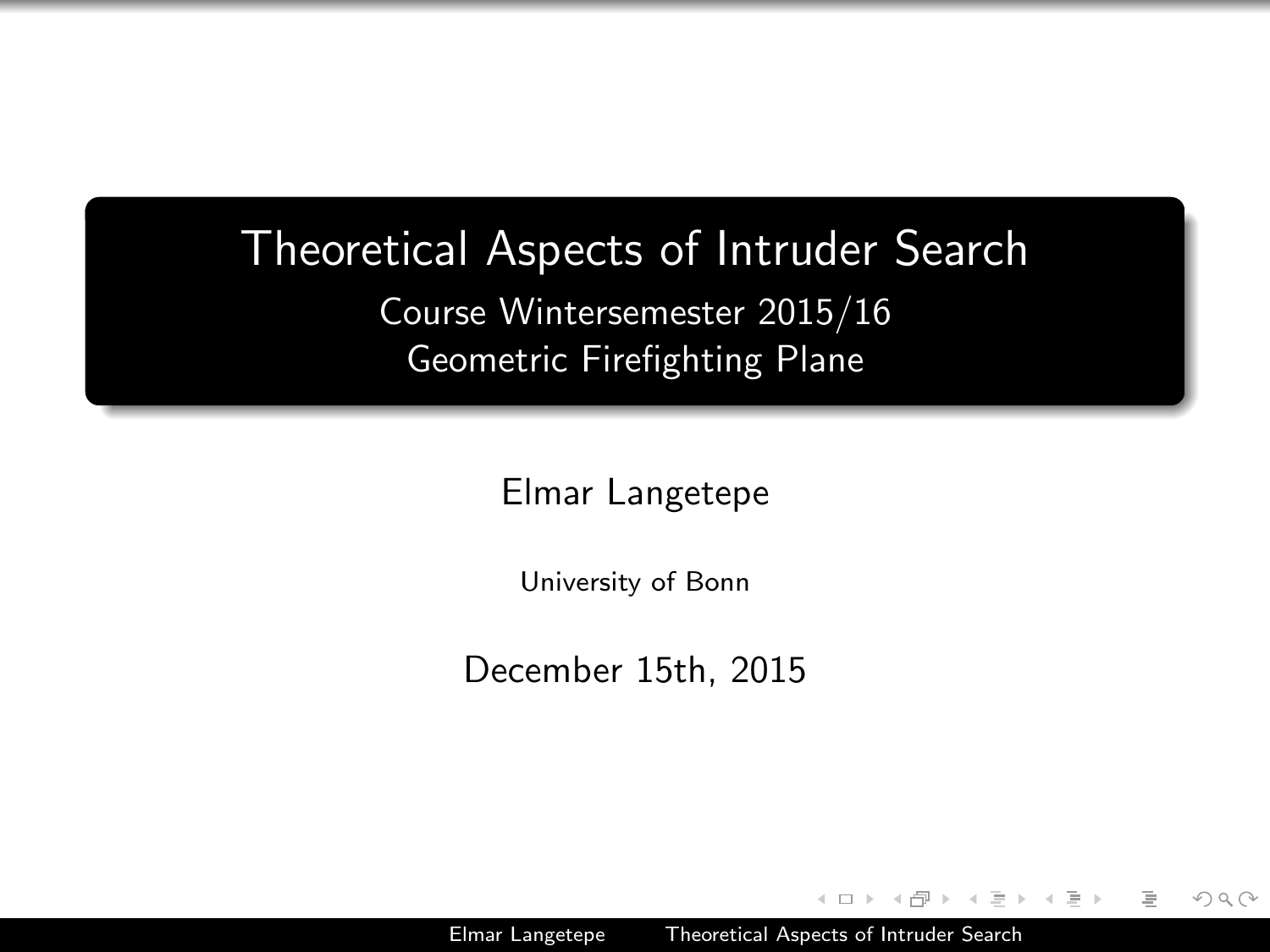# Geometric firefigthing in the plane

- Expanding fire in the plane
- Barrier curve with speed  $v > 1$
- Current point outside the fire

Geometric Firefighter Problem in the plane **Instance:** Expanding fire-circle spreads with unit speed from a given starting point s, start radius A. **Ouestion:** How fast must a firefighter be, to build a barrier that finally fully encloses and stops the expanding fire?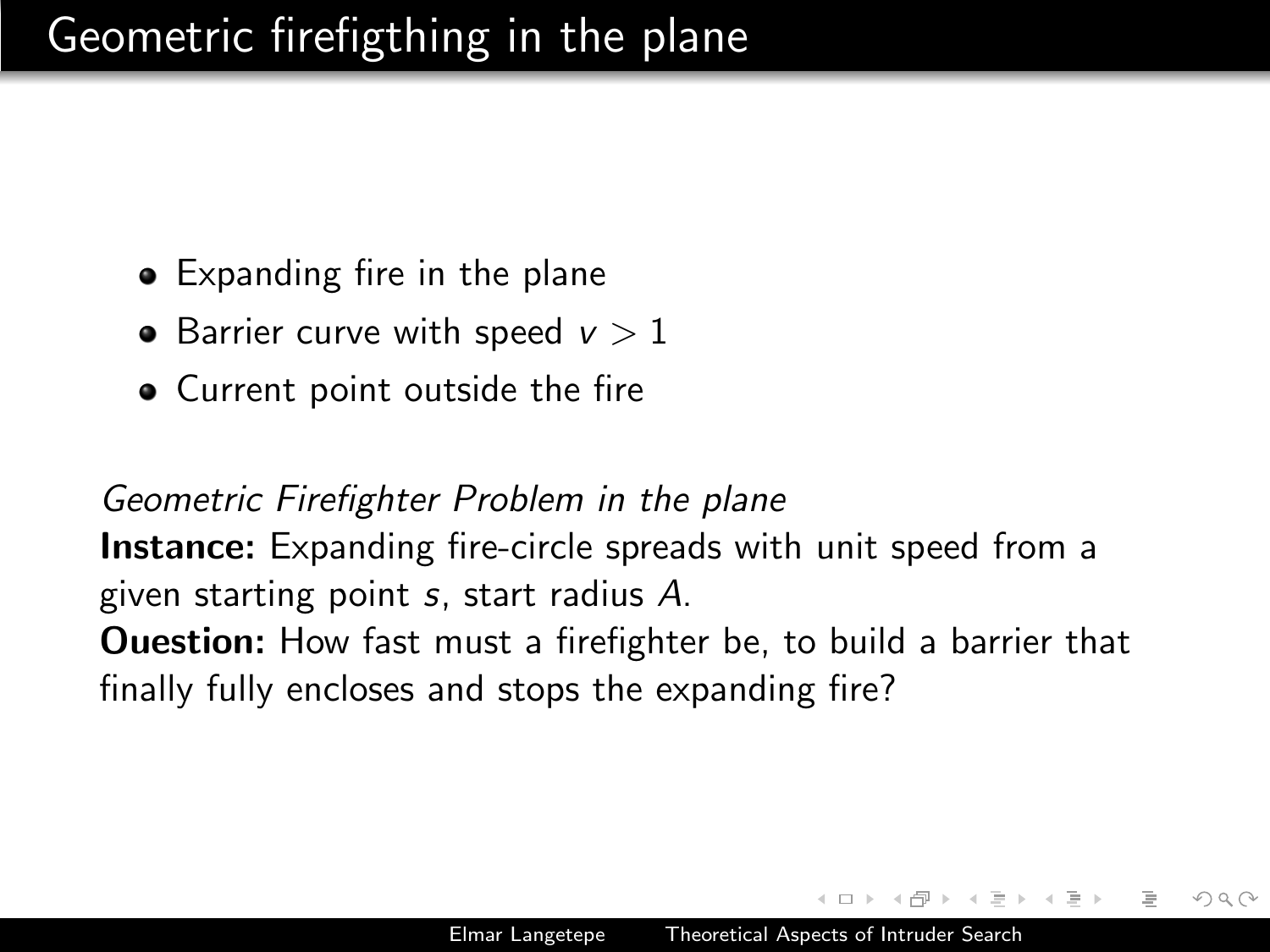Elmar Langetepe [Theoretical Aspects of Intruder Search](#page-0-0)

a.  $\Box$  K 등 > K 등 >

 $\sim$ 

 $\equiv$ 

 $\mathcal{L} \subset \mathcal{L}$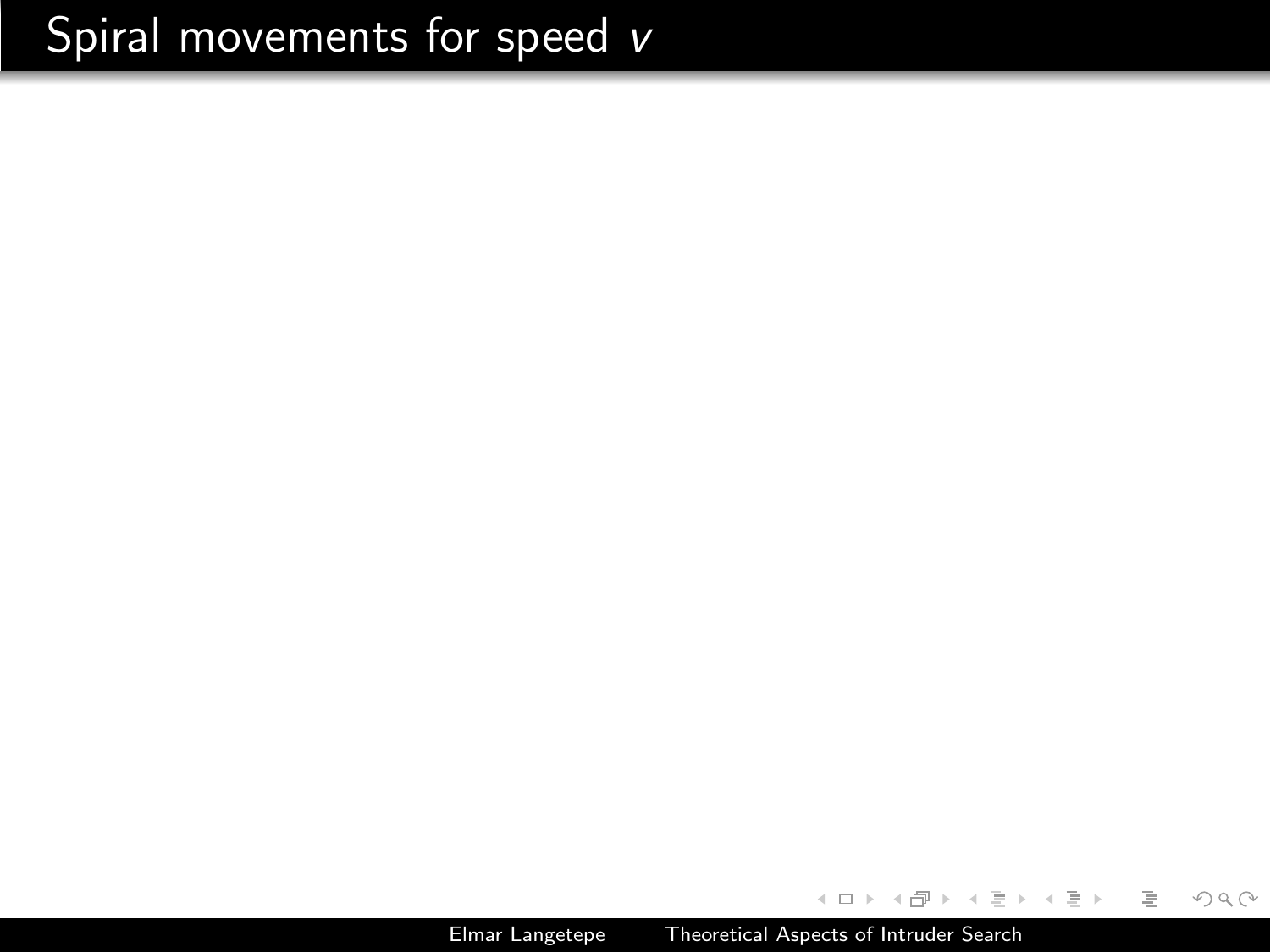

• Start on the boundary, speed  $v > 1$ 

 $\mathcal{L} \subset \mathcal{L}$ 

 $\equiv$ 

Elmar Langetepe [Theoretical Aspects of Intruder Search](#page-0-0)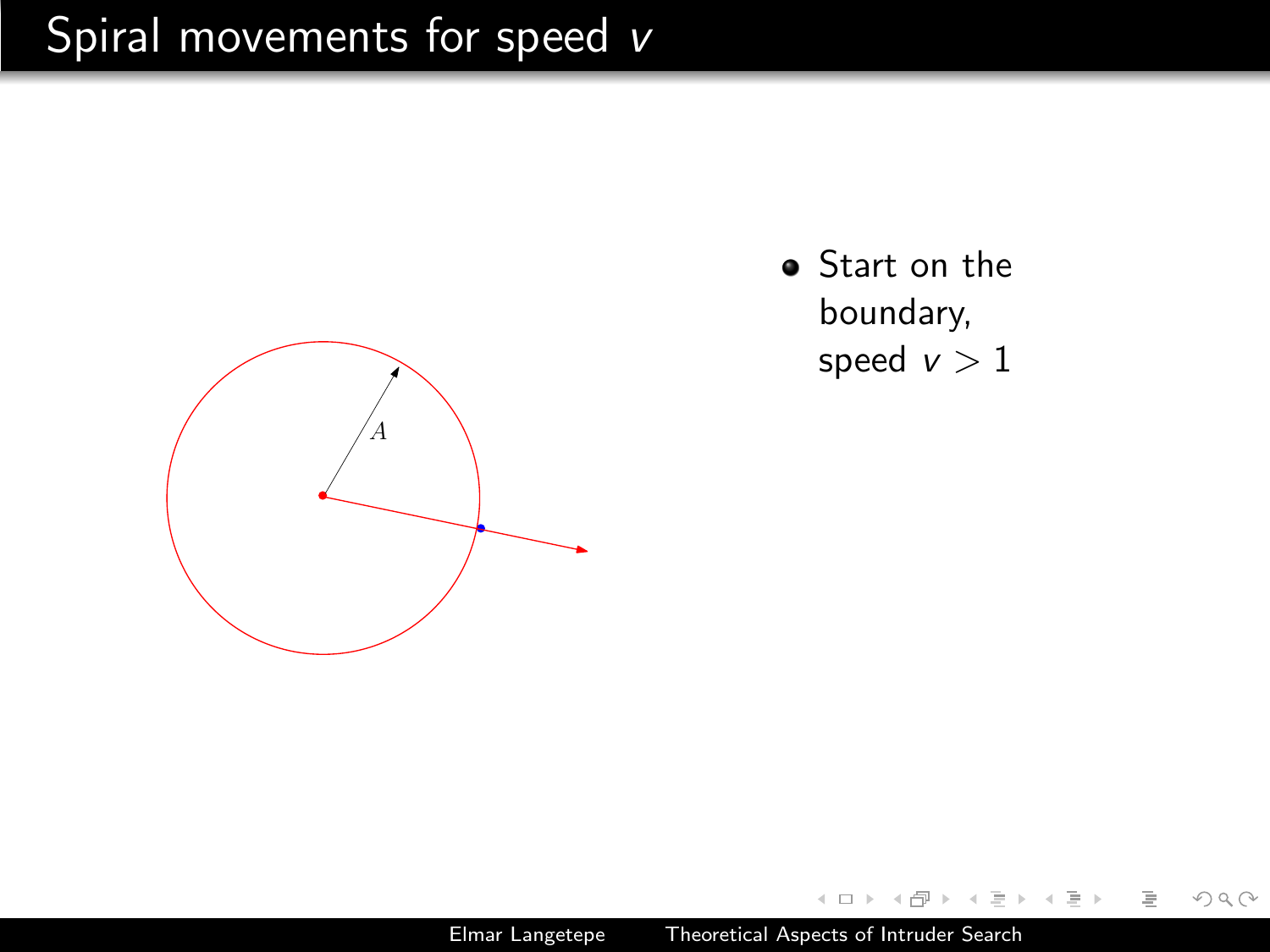

- Start on the boundary,
	- speed  $v > 1$
- Allowed angle?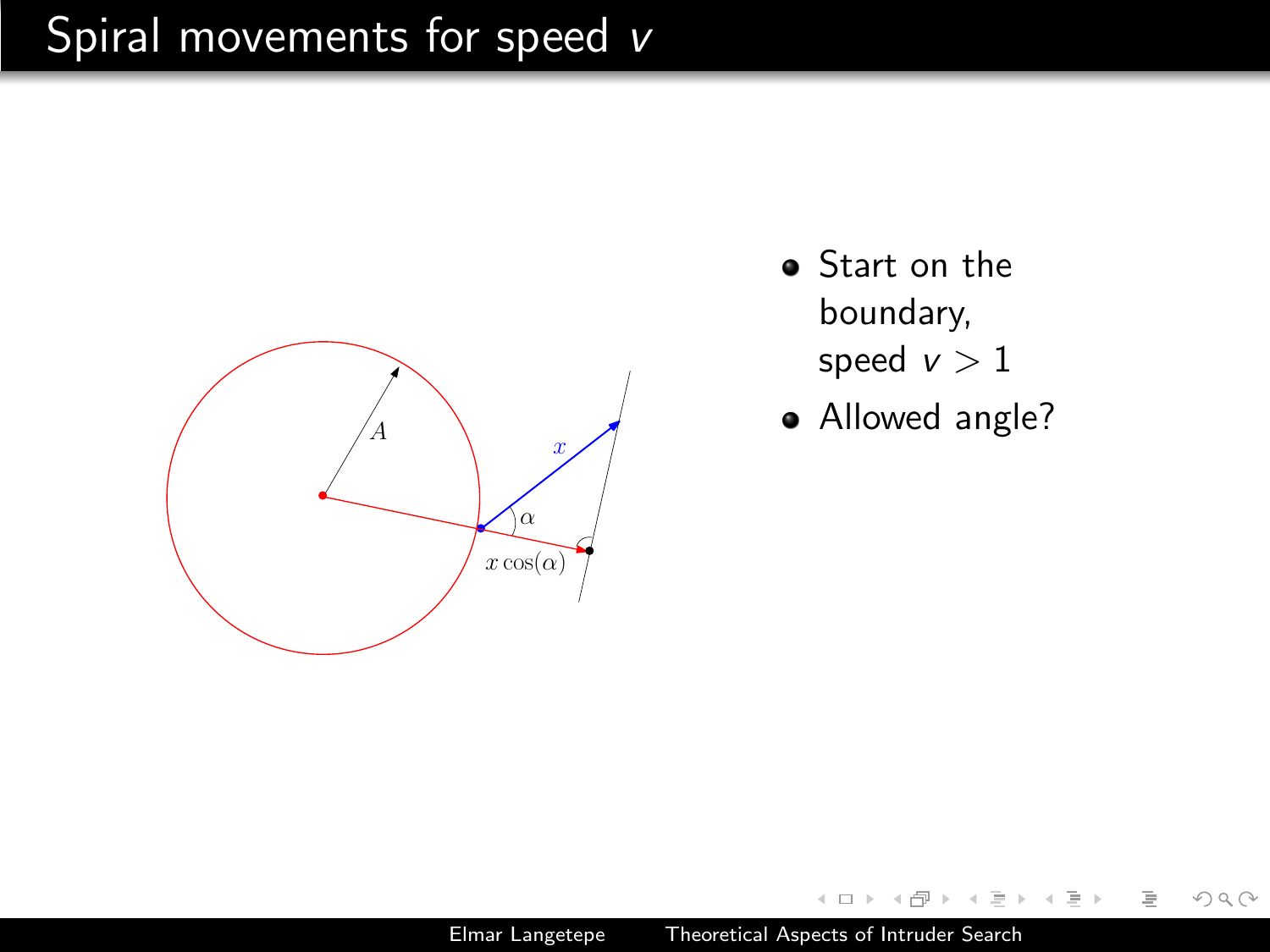

- Start on the boundary,
	- speed  $v > 1$
- Allowed angle?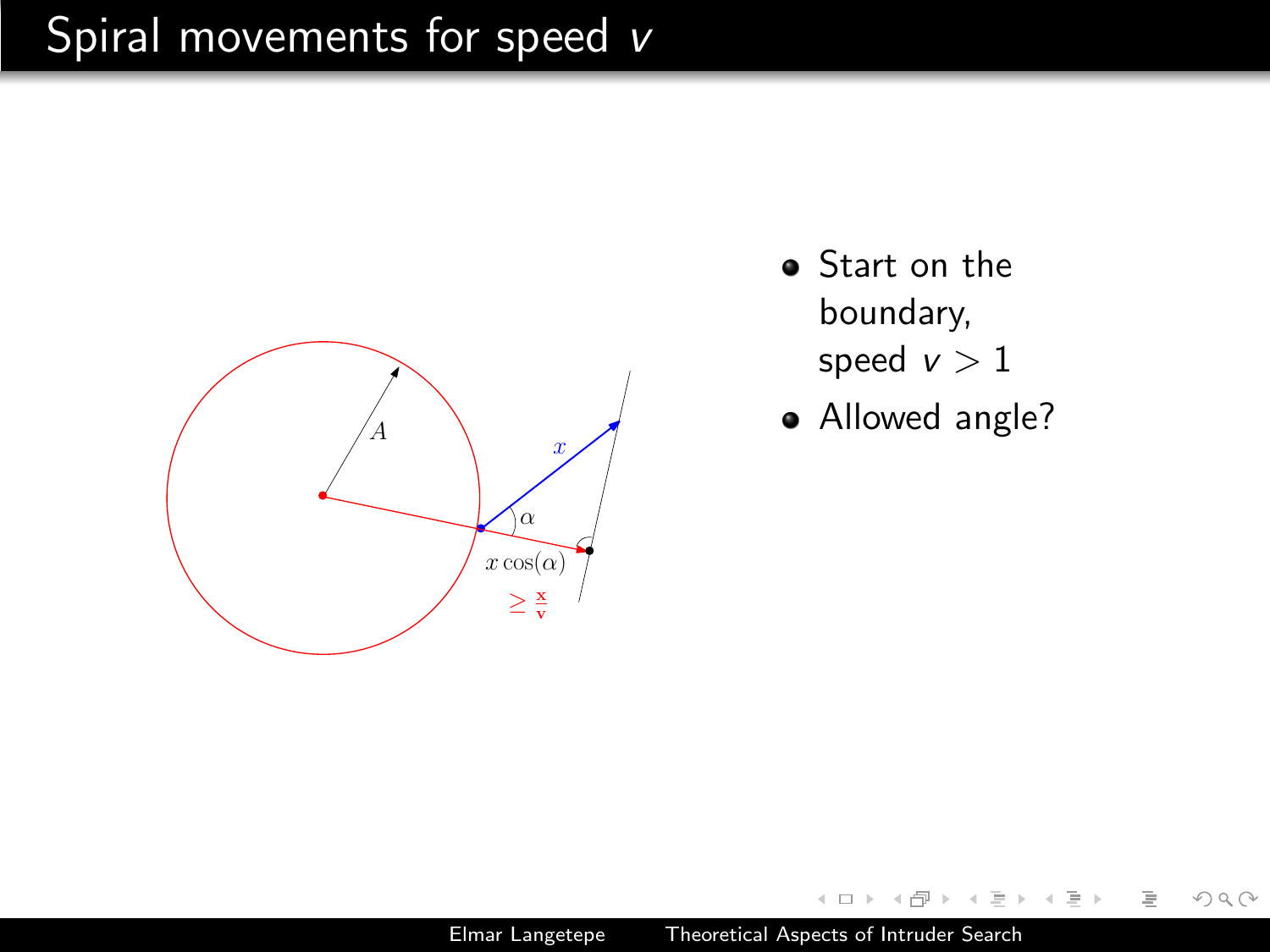

- Start on the boundary,
	- speed  $v > 1$
- Allowed angle?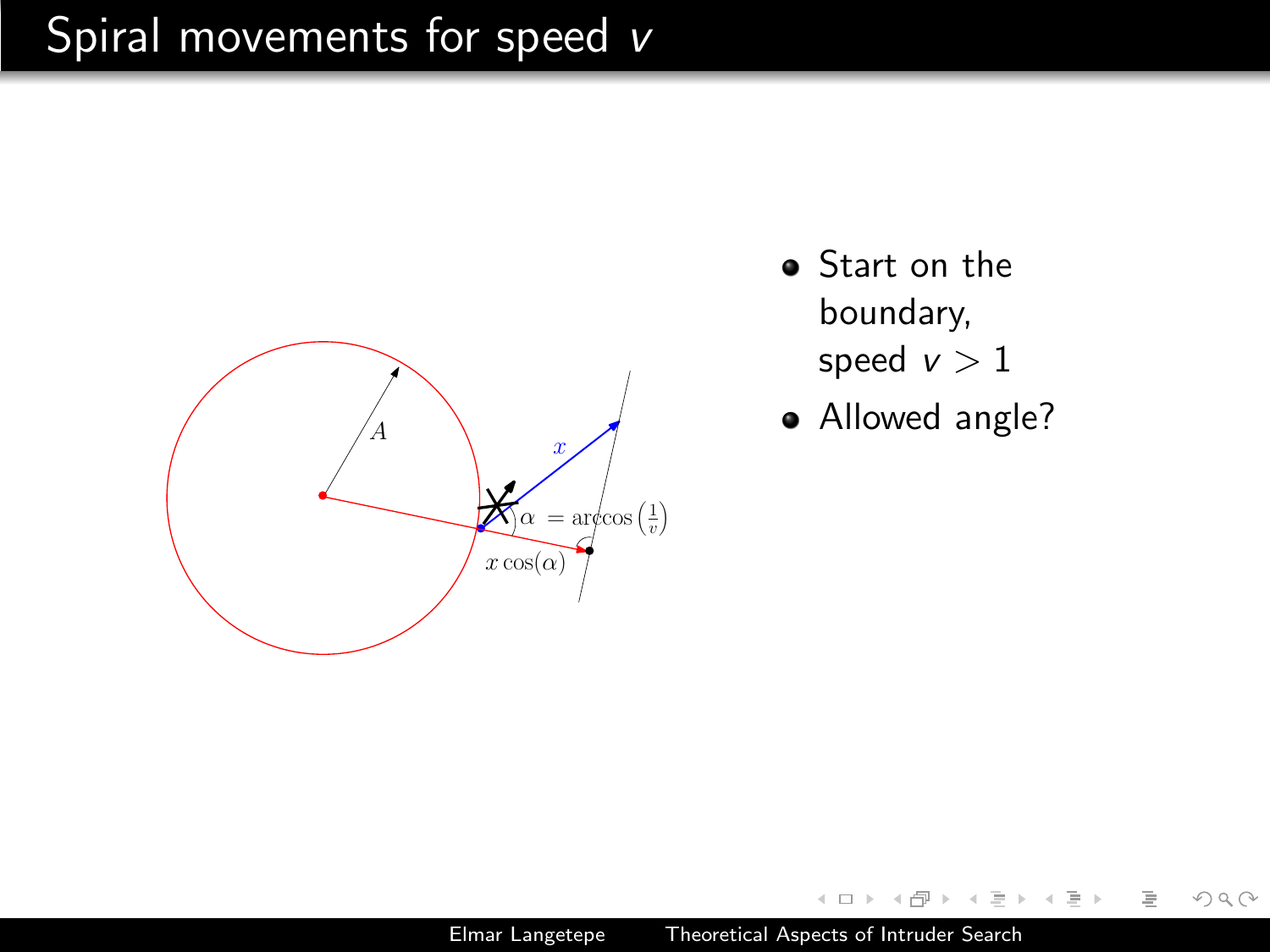

- Start on the boundary,
	- speed  $v > 1$
- Allowed angle?
- Riding the fire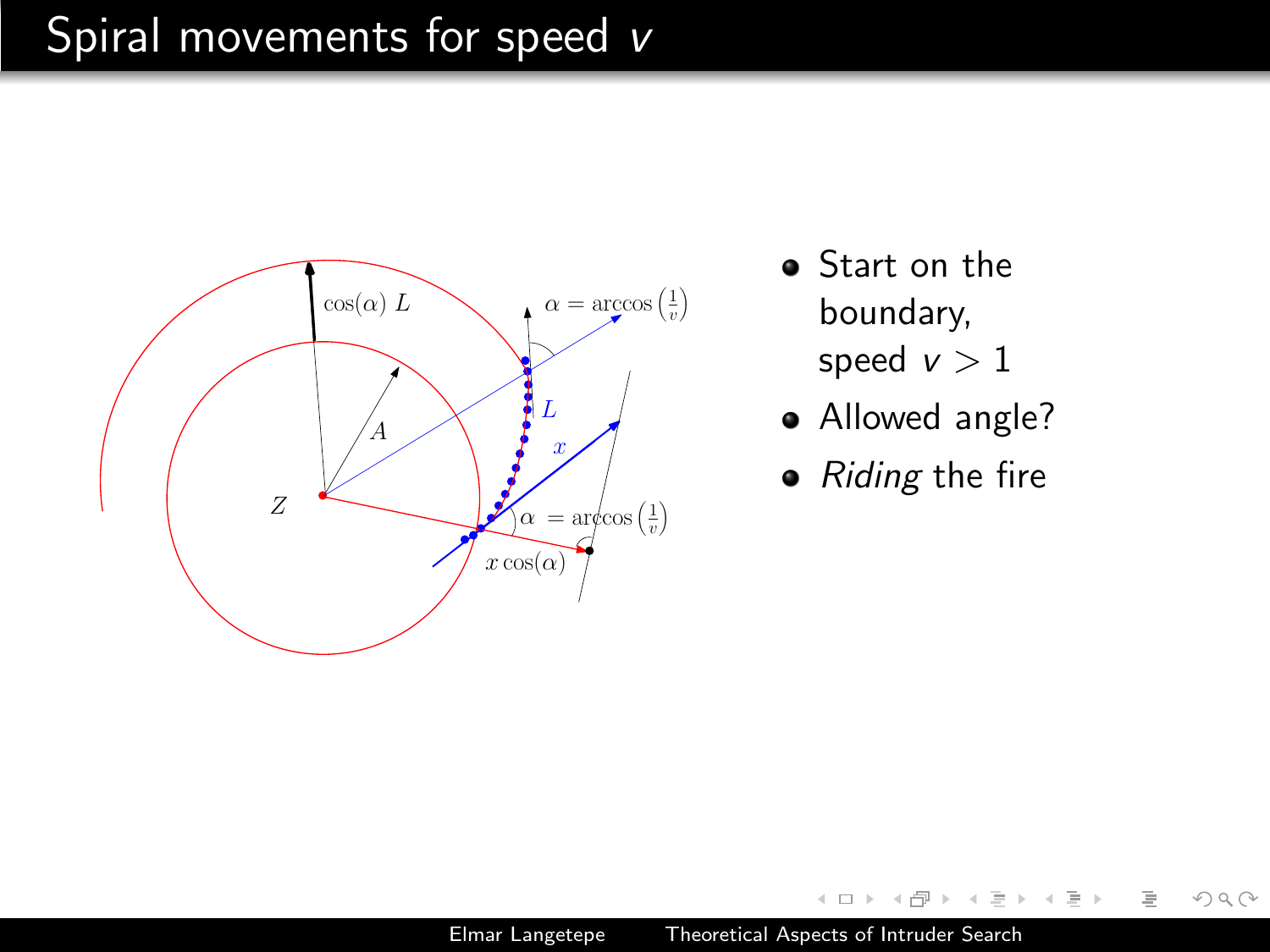

- Start on the boundary,
	- speed  $v > 1$
- Allowed angle?
- Riding the fire
- Log. Spiral around Z

 $OQ$ 

• Excentricity  $\alpha$  $\cos(\alpha) = \frac{1}{v}$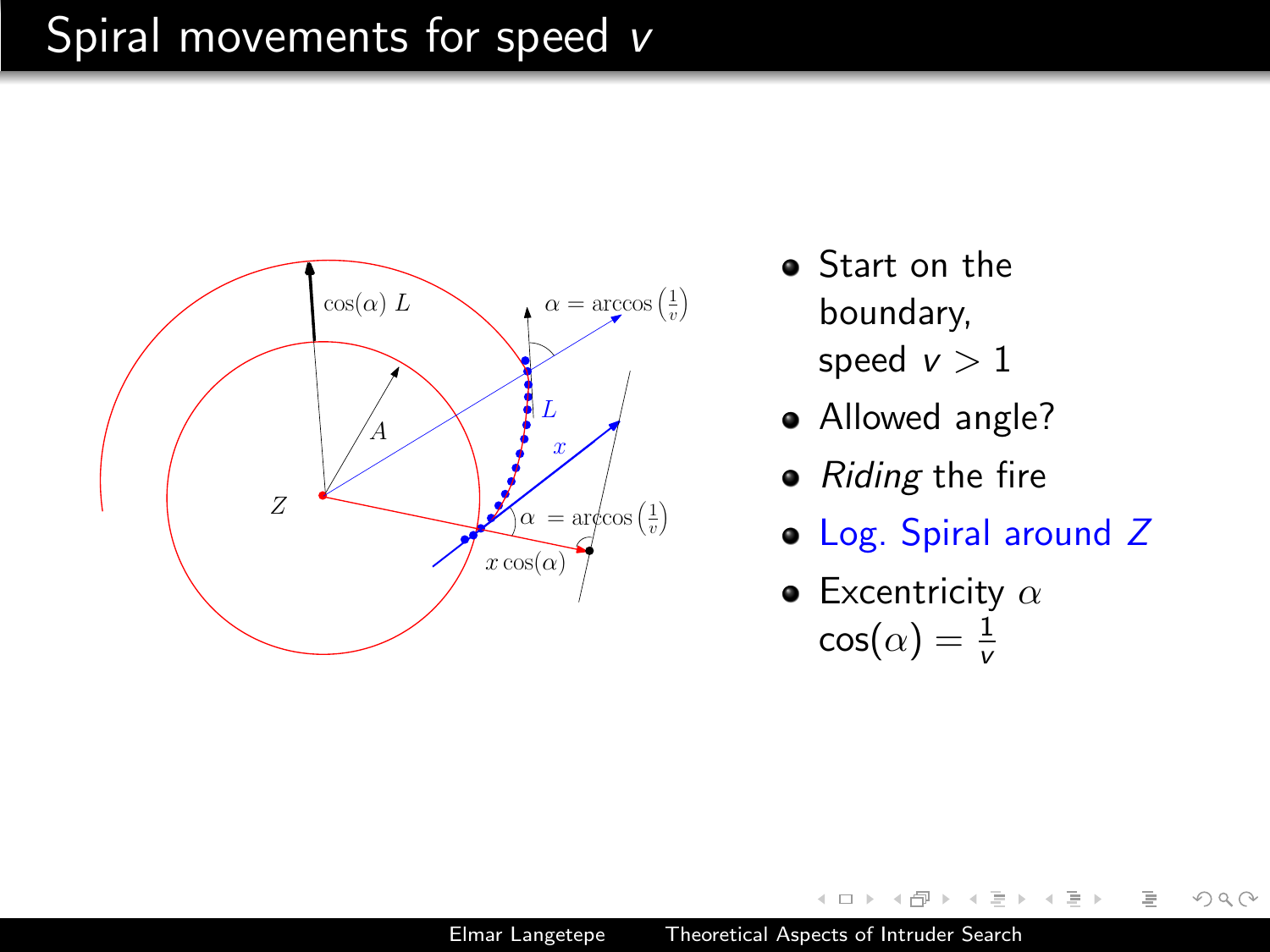- Polar coordinates  $S(\varphi) := (\varphi, a \cdot e^{\varphi \cot \alpha})$
- $\bullet$  Constant a
- $\alpha \in (0, \pi/2)$ , cot  $\alpha$  from 0 to  $\infty$
- $|S^p_q|=\frac{1}{\cos}$  $\frac{1}{\cos \alpha} (|Bq| - |Bp|)$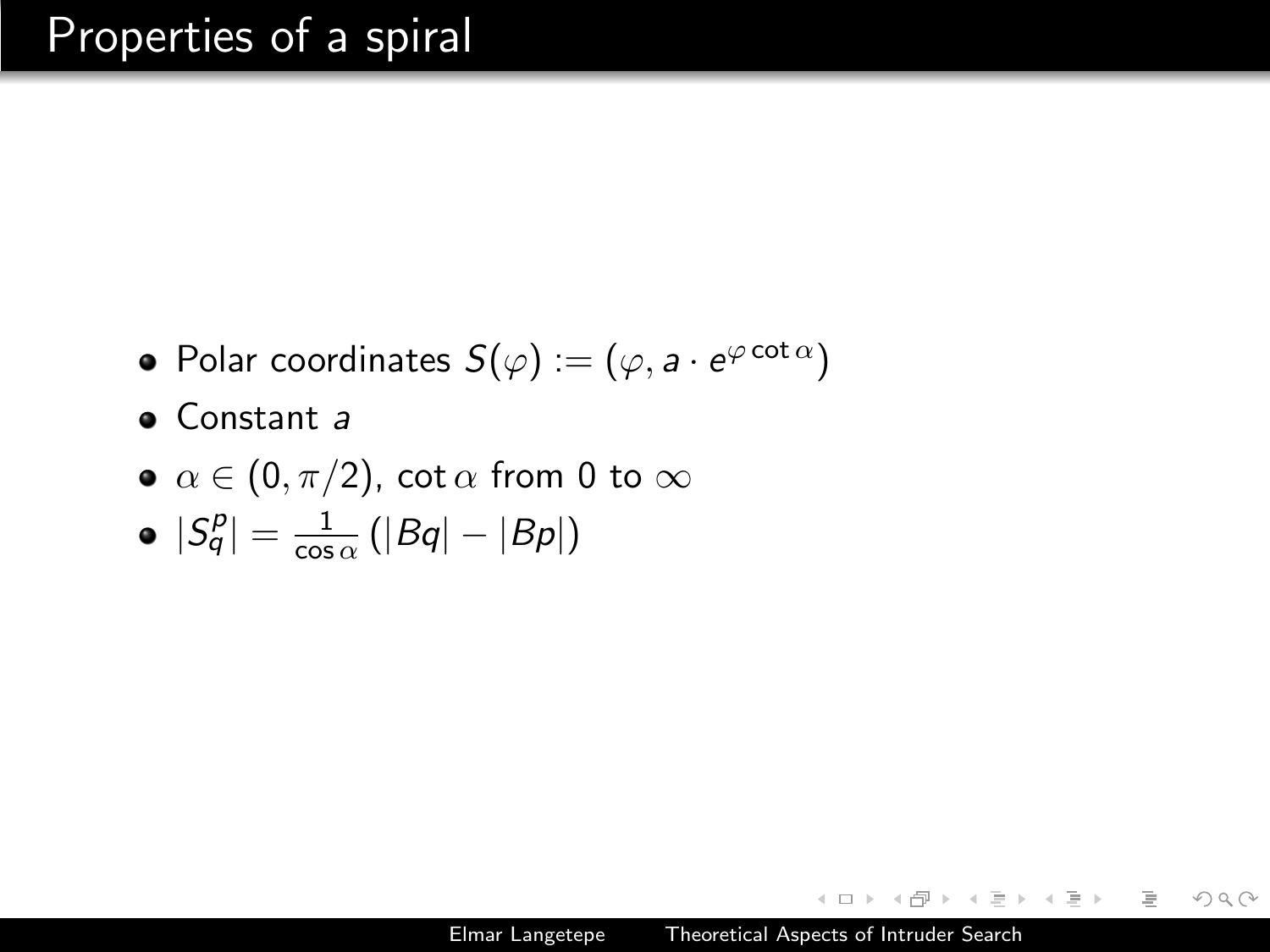# Spiralling strategy, upper bound on the speed





$$
\bullet\ \gamma (\beta) =: \gamma
$$

$$
\bullet \ \overline{OC} = a
$$

$$
a * e^{(2\pi + \gamma_1^2 \cot \beta)}
$$

$$
\frac{a \cdot e^{(2\pi+\gamma)\cot\beta}}{\sin\beta} = \frac{a}{\sin(\beta-\gamma)} \Longleftrightarrow e^{(2\pi+\gamma)\cot\beta} = \frac{\sin\beta}{\sin(\beta-\gamma)}.
$$

Elmar Langetepe [Theoretical Aspects of Intruder Search](#page-0-0)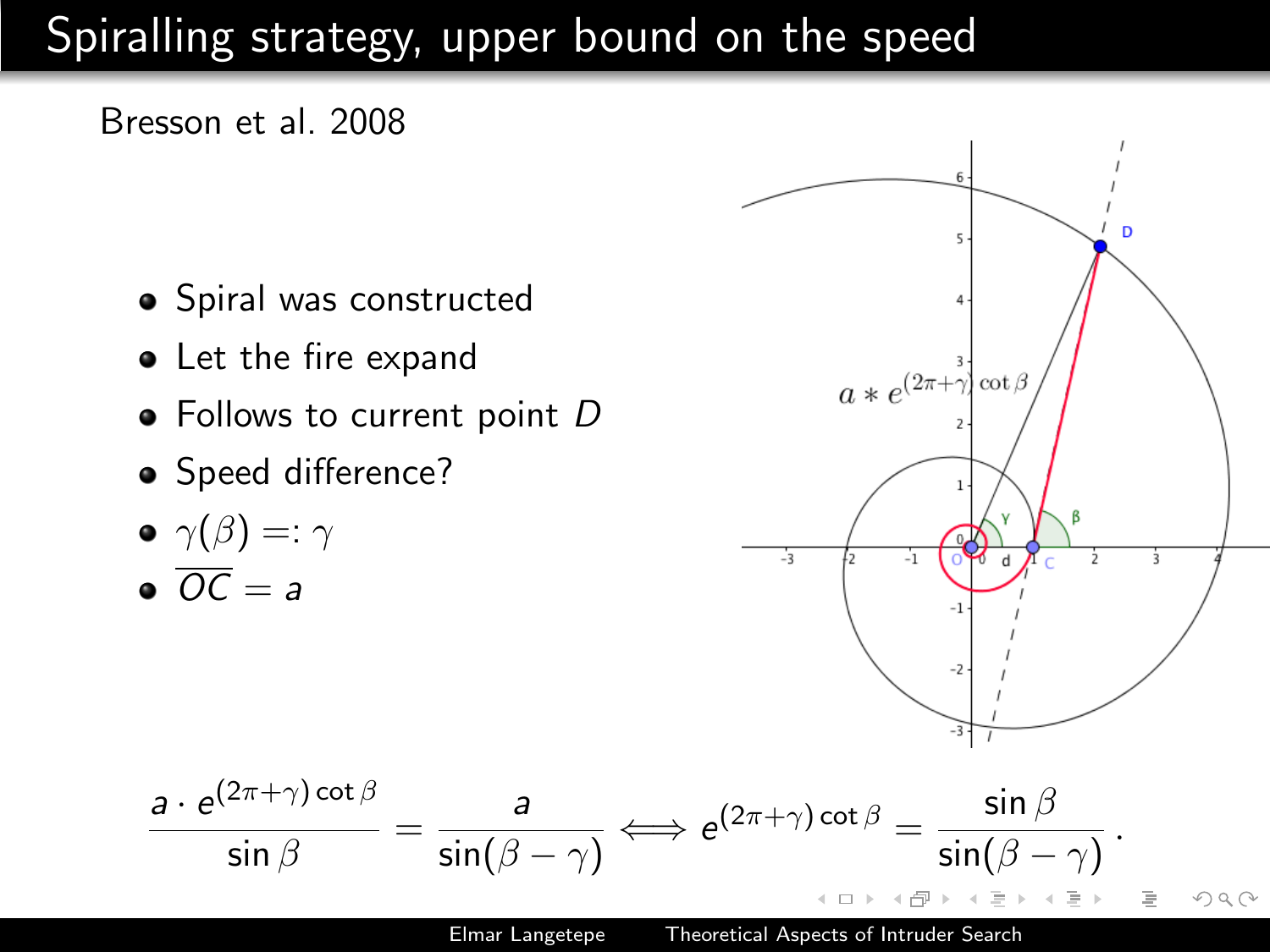## Spiralling strategy, upper bound on the speed



<span id="page-11-0"></span>Elmar Langetepe [Theoretical Aspects of Intruder Search](#page-0-0)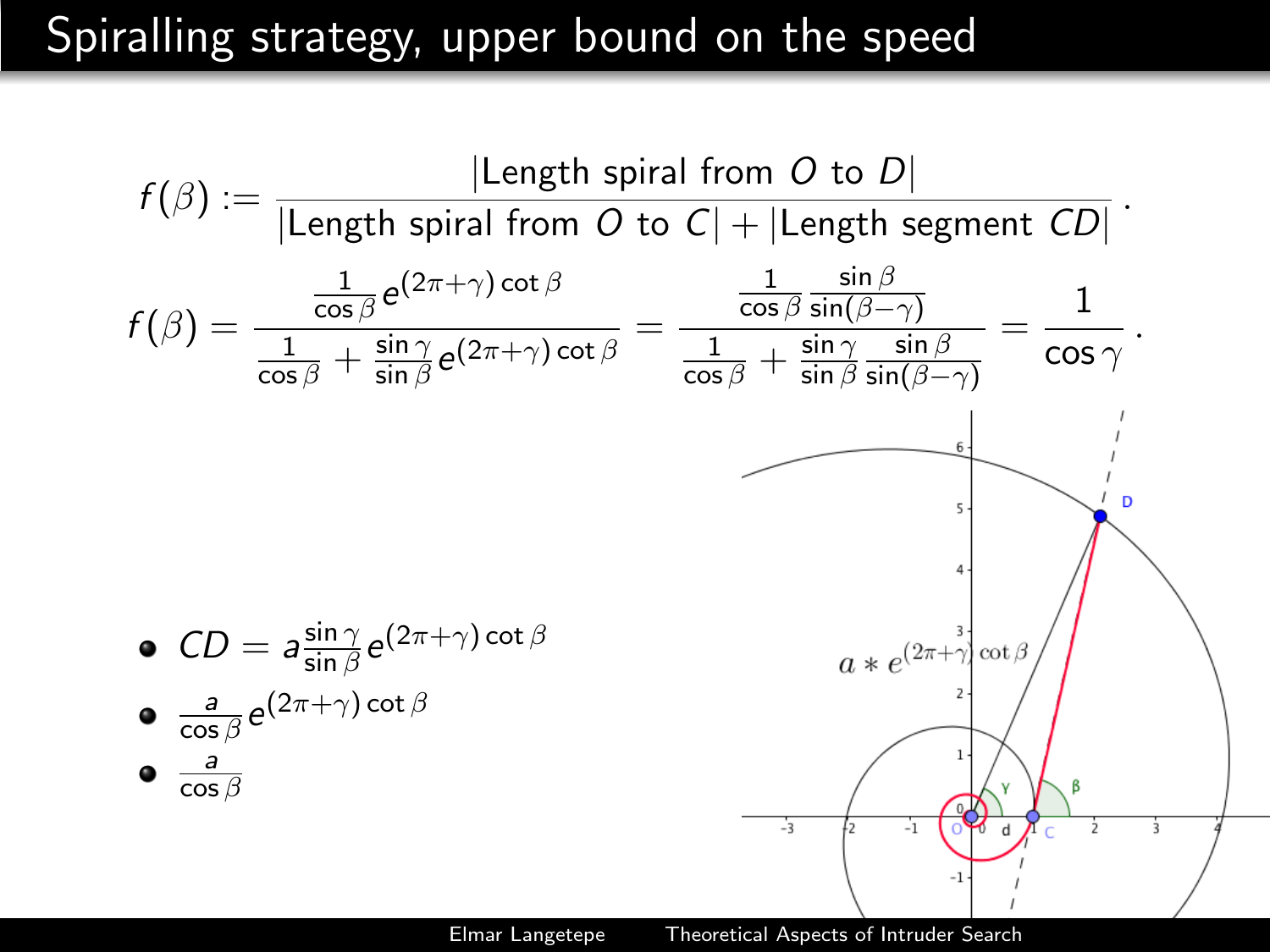# Properties of  $f(\beta)$

<span id="page-12-0"></span>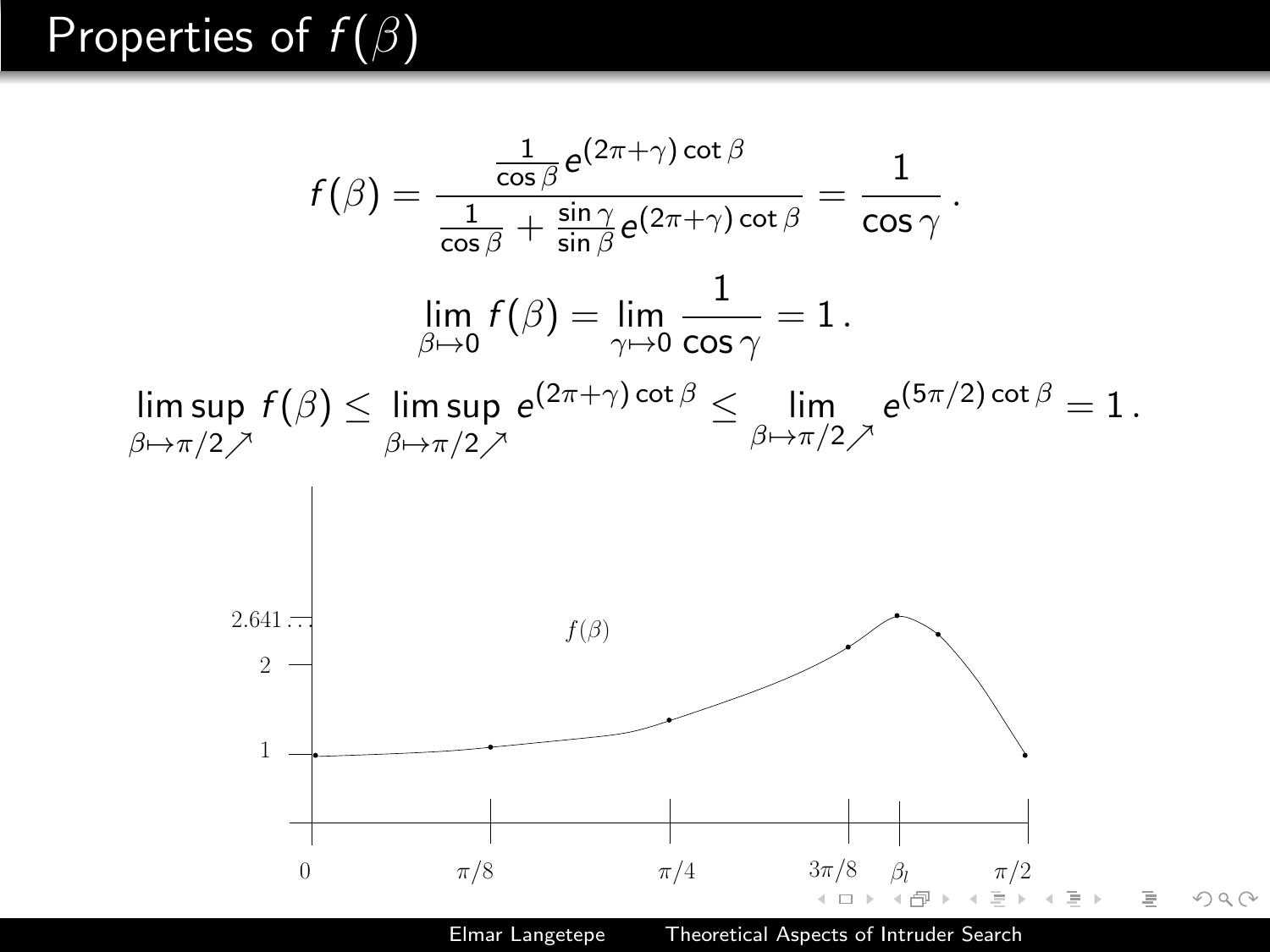## Properties of a spiral



- Maps to 1 at the boundary
- $\gamma(\beta)$  continuous, well-defined, f continuous, well-defined
- Unique global maximum:  $\mathsf{v}_l := \mathsf{max}_{\beta \in (0, \pi/2)}\, f(\beta)\,.$
- Numerically:  $\beta_1 = 1.29783410242...$  and gives  $v_l = f(\beta_l) = 2.614430844...$  and  $\gamma(\beta_l) = 1.178303978...$

つくい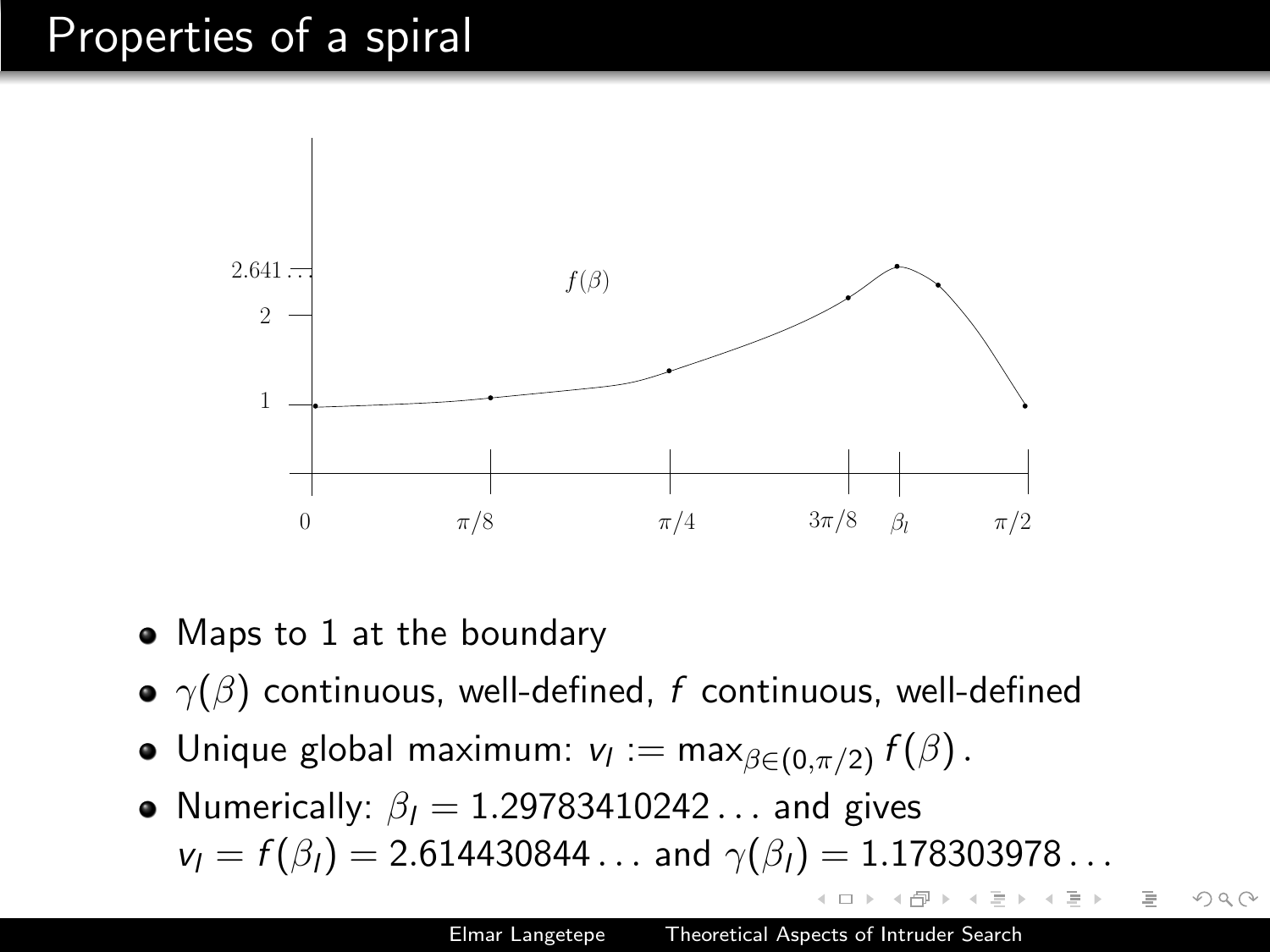## Construct strategy with speed  $v > v_l = 2.614430844...$

 $OQ$ 

• For any speed  $v > v_l$  spiral keeps in front of fire

• Use 
$$
v_1 = \frac{1}{\cos \beta_1} > v_1
$$
 and spiral with eccentricity  $\beta_1$ 

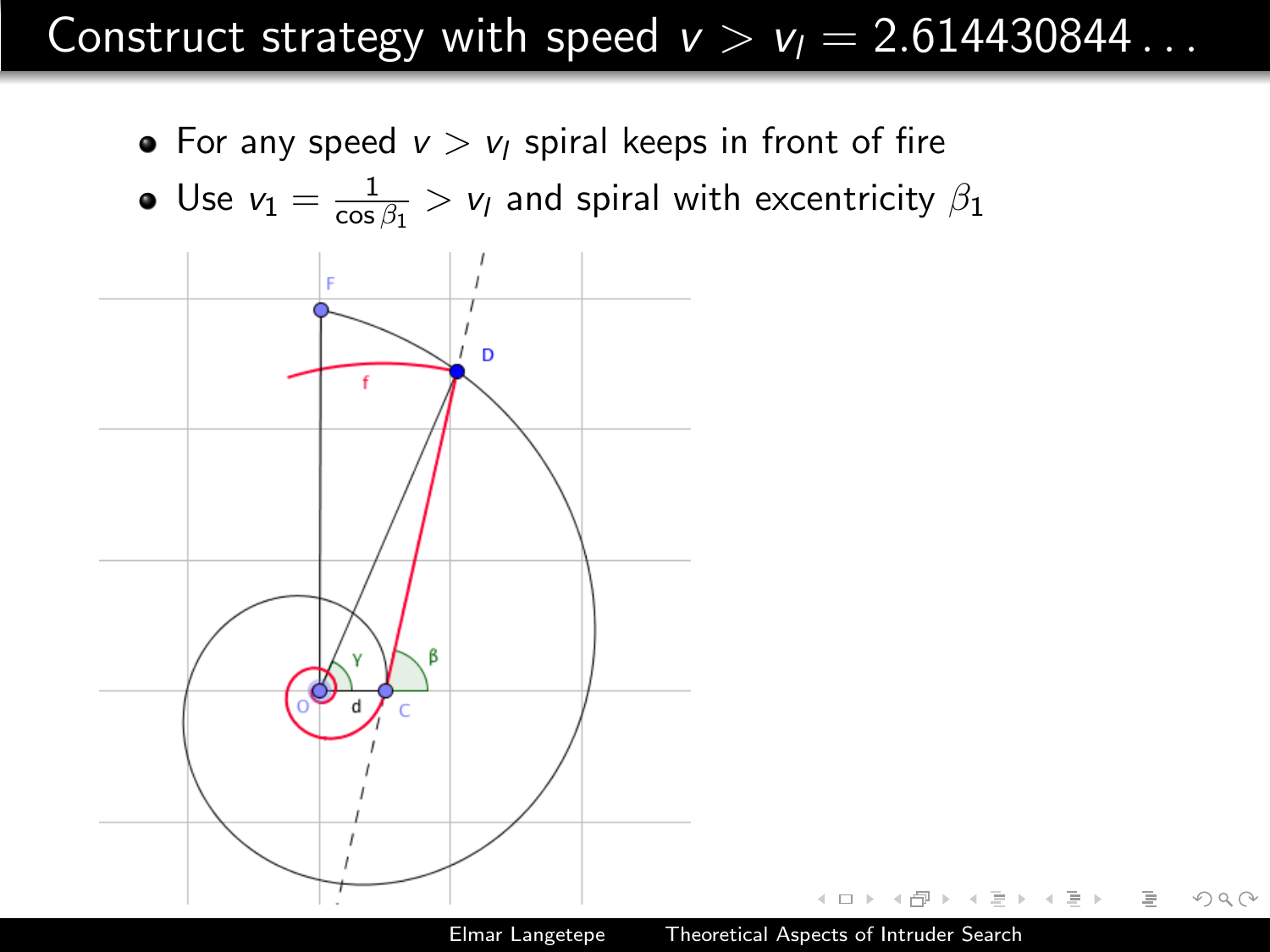### Construct strategy with speed  $v > v_1 = 2.614430844...$

- Use  $v_1 = \frac{1}{\cos \theta}$  $\frac{1}{\cos\beta_1} > \nu_l$  and spiral with excentricity  $\beta_1$
- Make it a legal start spiral:  $\beta_1$  helps for starting!!!
- Starting circle construction:

\n- $$
v' = \frac{1}{\cos \beta'}
$$
 with  $v_1 > v' > v_1$
\n- $F$  is met  $t_1 = t \cos \beta_1$ ,  $t_2 = t \cos \beta' > t_1$
\n- $x = t \left( \frac{1}{\cos \beta_1} - \frac{1}{\cos \beta'} \right)$  time from  $N$  to  $D$  for the fire
\n

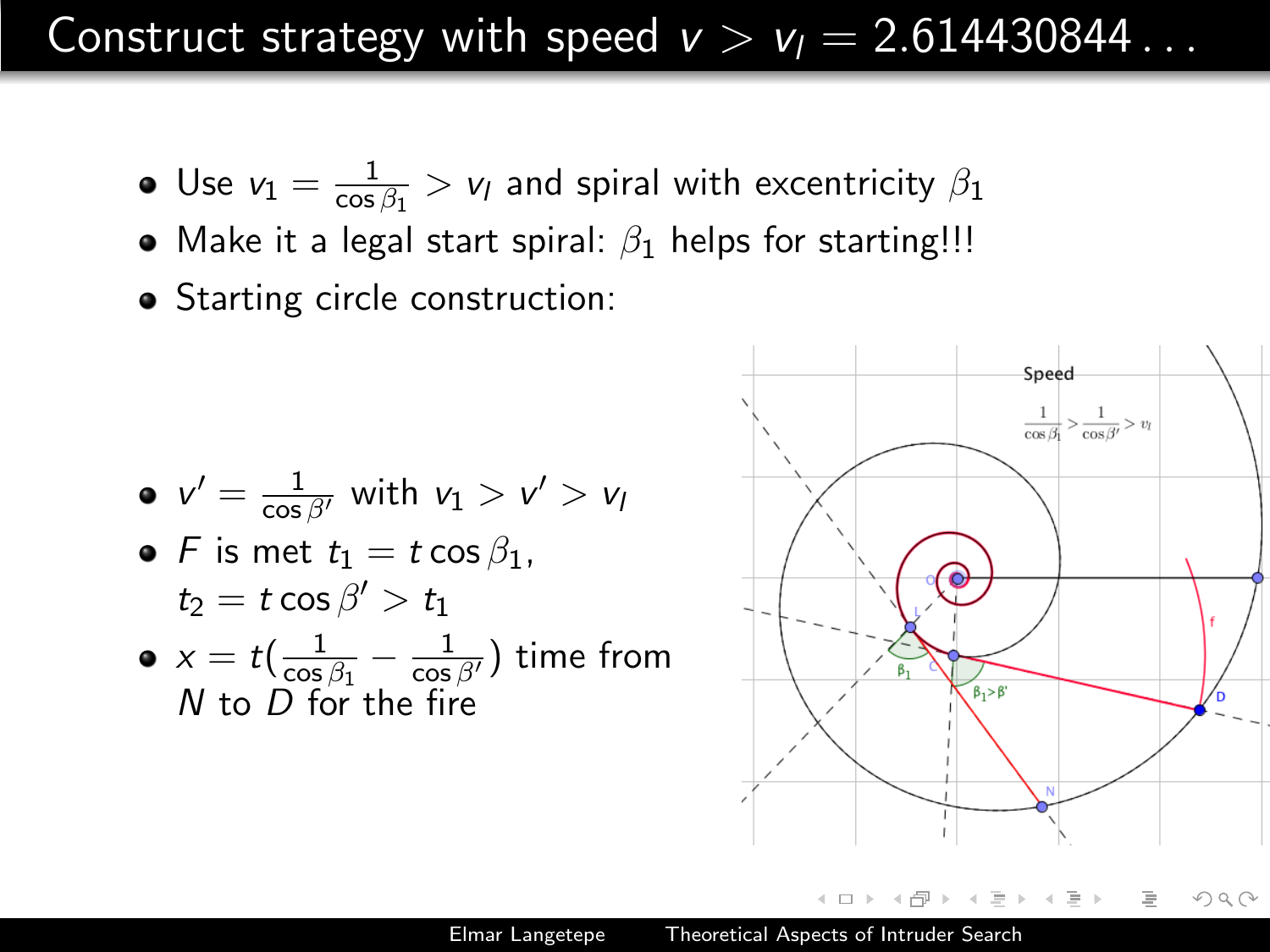Construct strategy with speed  $v > v_l = 2.614430844...$ 

• 
$$
x = t\left(\frac{1}{\cos \beta_1} - \frac{1}{\cos \beta'}\right)
$$
 time from *N* to *D*

 $\bullet$  Use x for the start

$$
\bullet \ \frac{1}{\cos \beta'}(\epsilon_1+\epsilon_2)-\epsilon_2 < x
$$

- Speed  $v_1 = \frac{1}{\cos \theta}$  $\frac{1}{\cos\beta_1} > \mathsf{v}' > \mathsf{v}_\mathsf{I}$ helps
- Angle  $\beta_1$  helps!

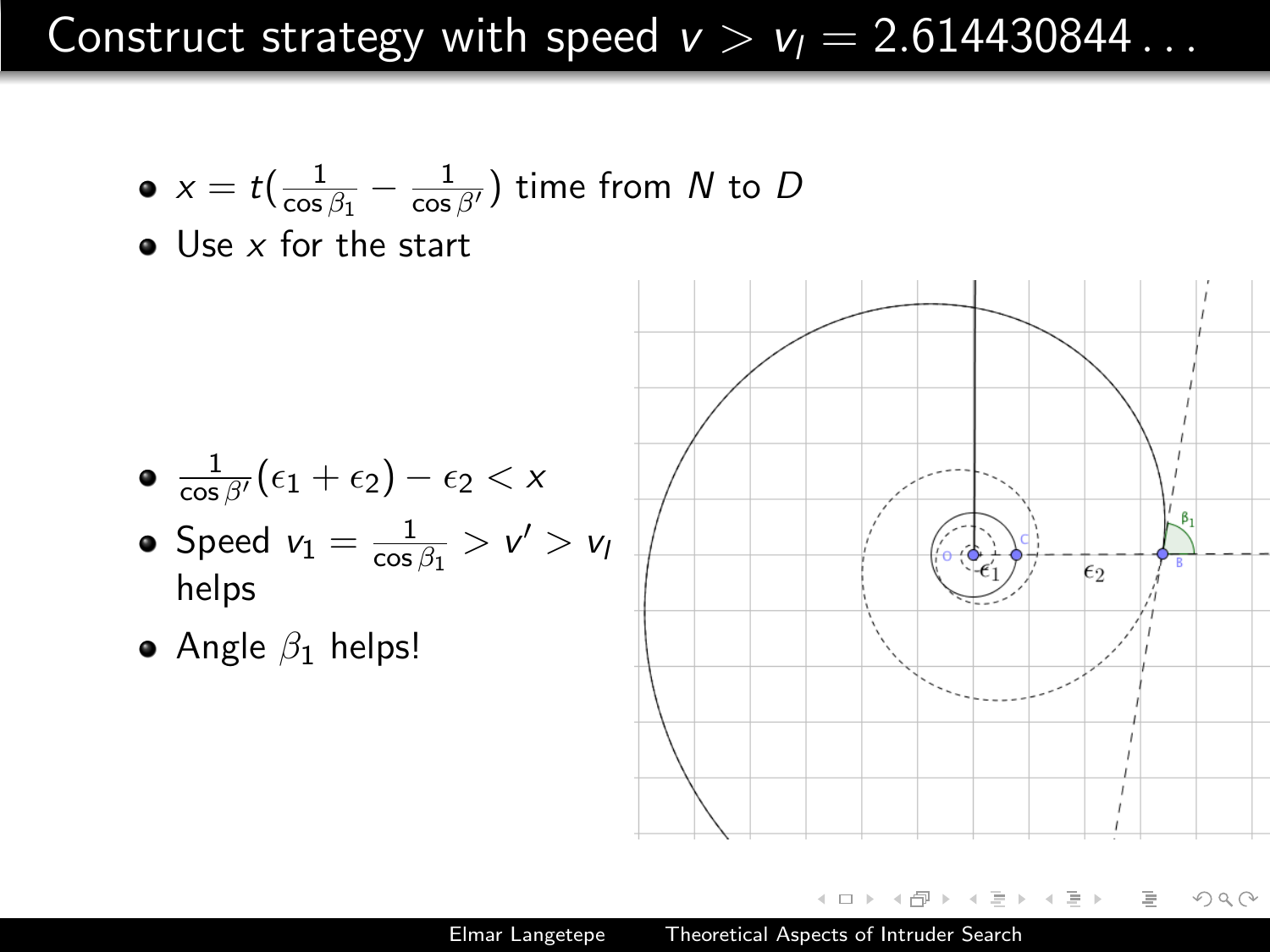### Construct strategy with speed  $v > v_l = 2.614430844...$

• For any 
$$
v_1 = \frac{1}{\cos \beta_1} > v_1
$$

Admissable spiral, starting radius  $\mathcal{C}_1 = (\epsilon_1 + \epsilon_2)$ , excentricity  $\beta_1$ 

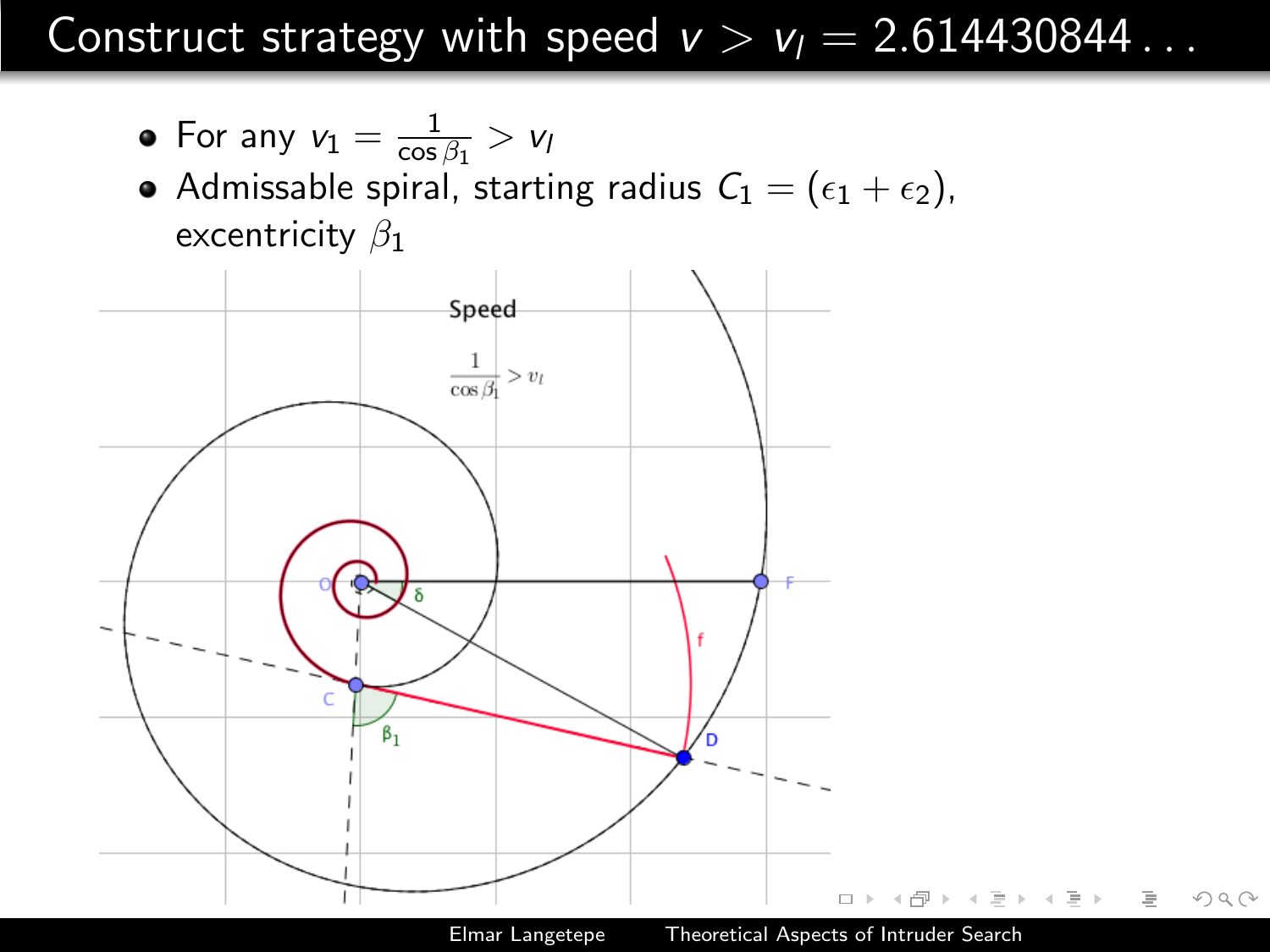# 2. Enclosement by iterations

- $\mathcal{F} = (e^{2k_1\pi\cot\beta_1},0)$  with excentricity  $\beta_2 > \beta_1$ and starting radius  $\mathit{C}_2 = \mathit{C}_1 e^{2k_1\pi\cot\beta_1}$
- Admissable, if  $\beta_2 > \beta_1$  close to  $\beta_1$ .

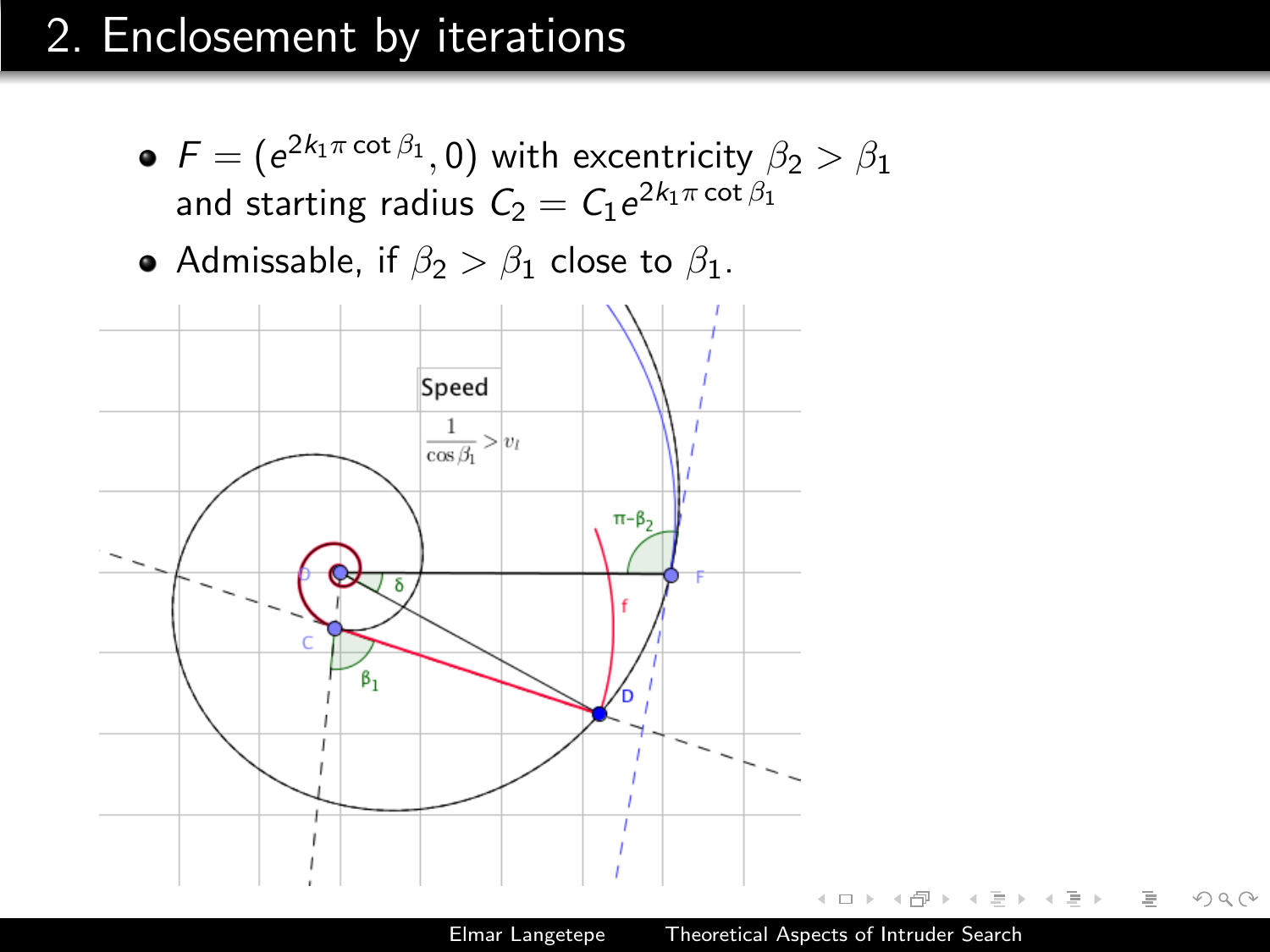# 2. Iteration

- Spiral with  $\beta_2$  until angle  $2k_2\pi$
- $\bullet$  F<sub>2</sub> and the fire is behind at  $D_2$
- $\beta_1 < \beta_2 < \ldots < \beta_l$  and spirals  $C_i e^{2\pi k_i \cot \beta_l}$

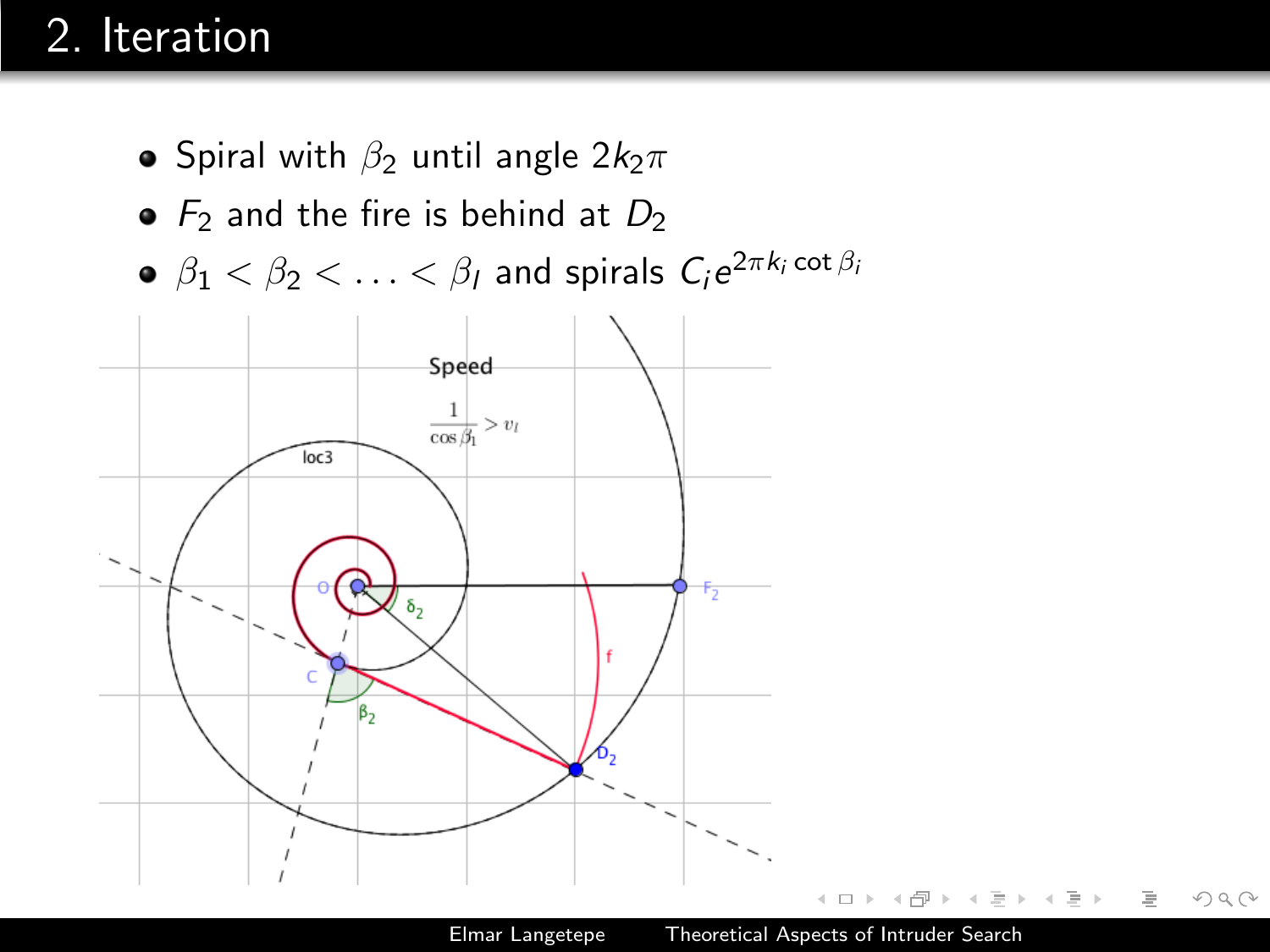2. Many iterations  $\beta_m > \beta_{m-1} > \cdots > \beta_1$ 

 <sup>2</sup><sup>π</sup> cot <sup>β</sup><sup>m</sup> <sup>−</sup> 1) 1 1 1 <sup>2</sup><sup>π</sup> cot <sup>β</sup><sup>m</sup> + (e > e cos β<sup>m</sup> cos β<sup>1</sup> cos β<sup>m</sup> 1 <sup>2</sup><sup>π</sup> cot <sup>β</sup><sup>m</sup> and e <sup>2</sup><sup>π</sup> cot <sup>β</sup><sup>m</sup> <sup>−</sup> <sup>1</sup> e cos βm Versus <sup>1</sup> (scaling!) cos βm Elmar Langetepe [Theoretical Aspects of Intruder Search](#page-0-0)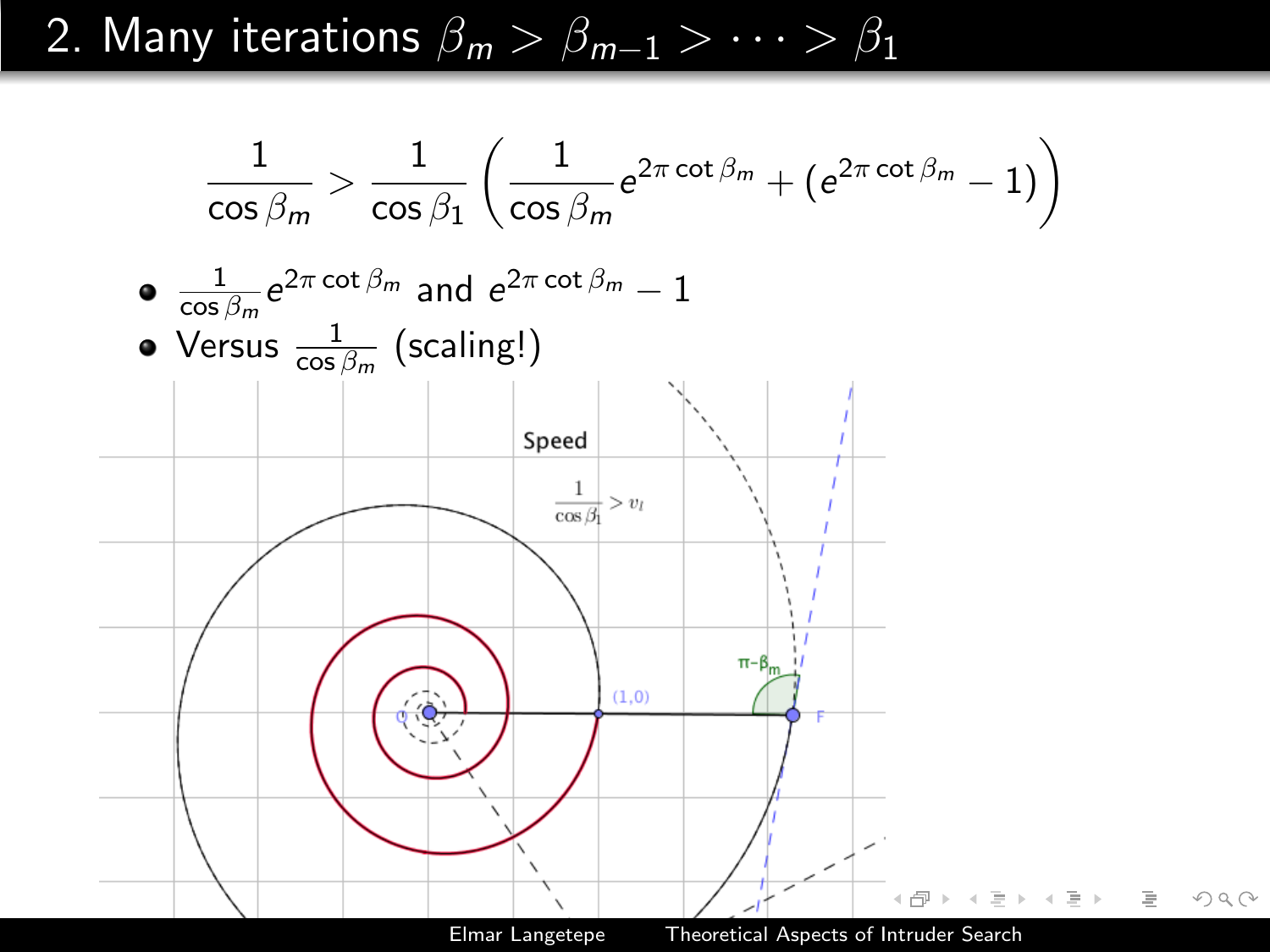2. Many iterations  $\beta_m > \beta_{m-1} > \cdots > \beta_1$ 

$$
\frac{1}{\cos{\beta_m}} > \frac{1}{\cos{\beta_1}} \left( \frac{1}{\cos{\beta_m}} e^{2\pi \cot{\beta_m}} + (e^{2\pi \cot{\beta_m}} - 1) \right)
$$

Example.  $\beta_1 \approx 1.191388...$  and  $\frac{1}{\cos \beta_1} = 2.7$  we require  $\beta_m > 1.4268$ .

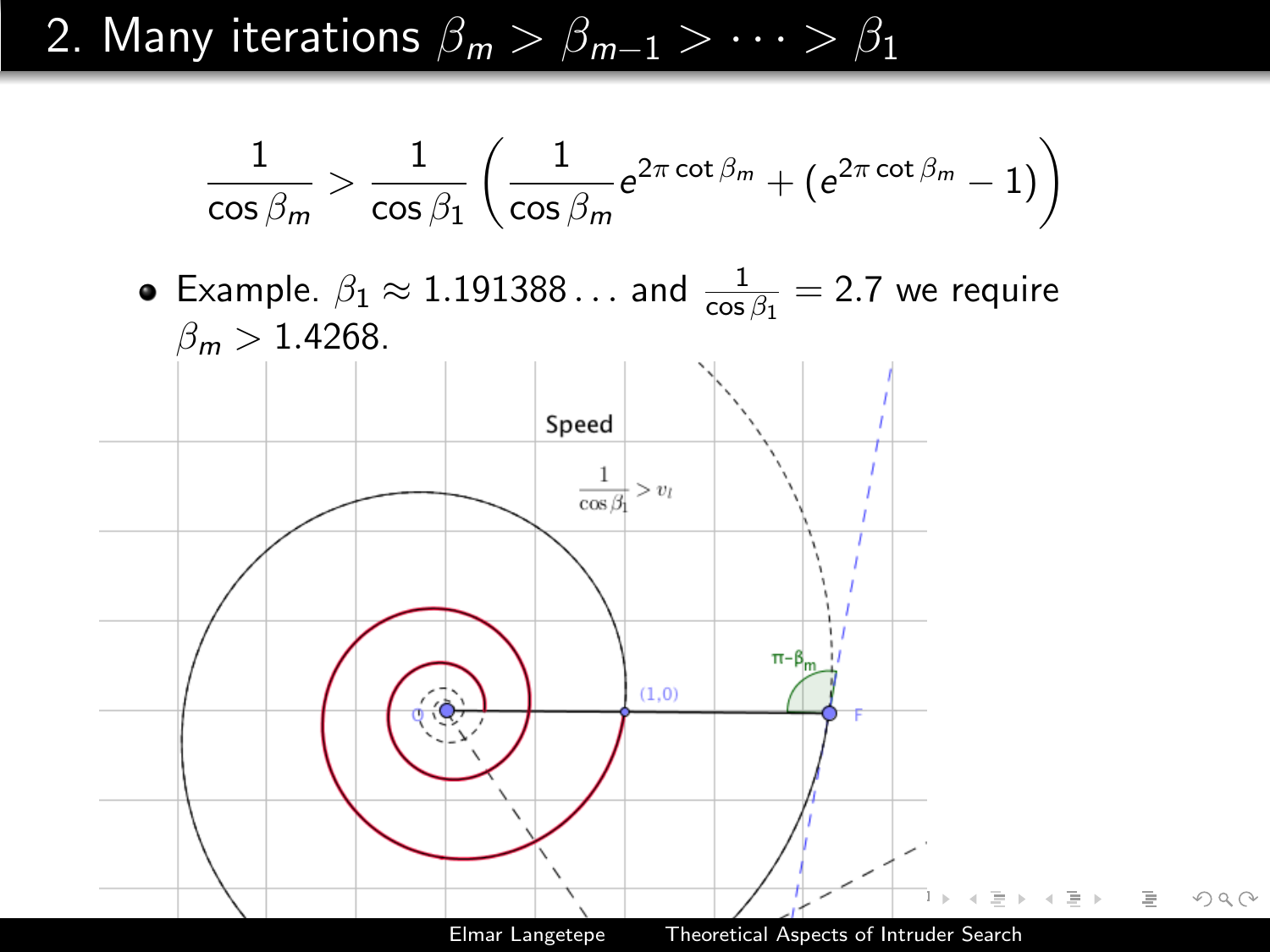# 2. Many iterations  $\beta_m > \beta_{m-1} > \cdots > \beta_1$

Theorem 56: (Bresson et al. 2008) For any speed  $v > v_1 \approx 2.614430844$  there is a spiralling strategy that finally encloses an expanding circle that expands with unit speed.

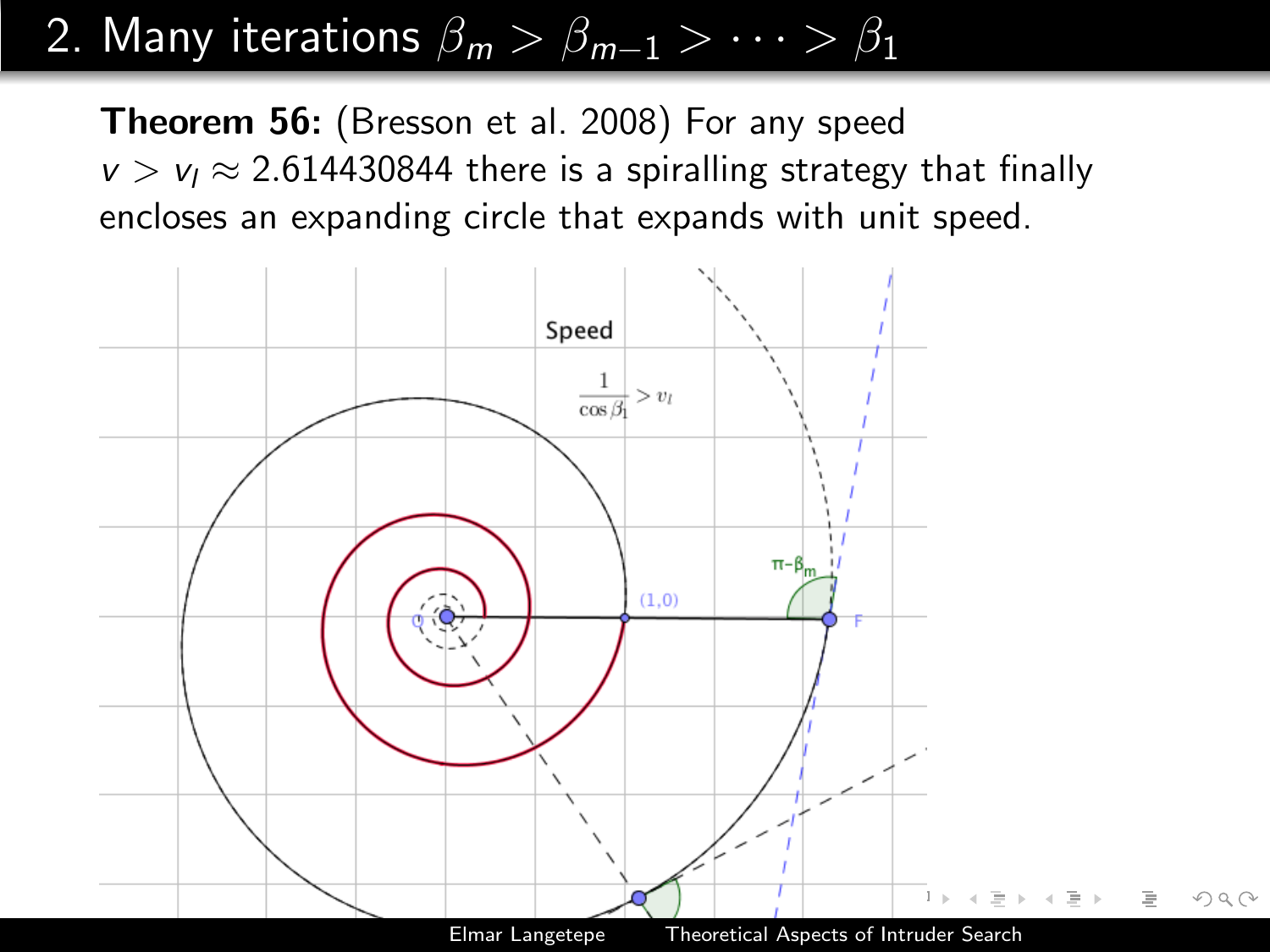# Lower bound construction, spiralling strategies!

- Start at the fire!
- Spiralling strategies!
- Visit four axes in cyclic order
- Visit axes in increasing distance



つくい

Theorem 58: Each "spiralling" strategy must have speed  $v > 1.618...$  (golden ratio) to be successful.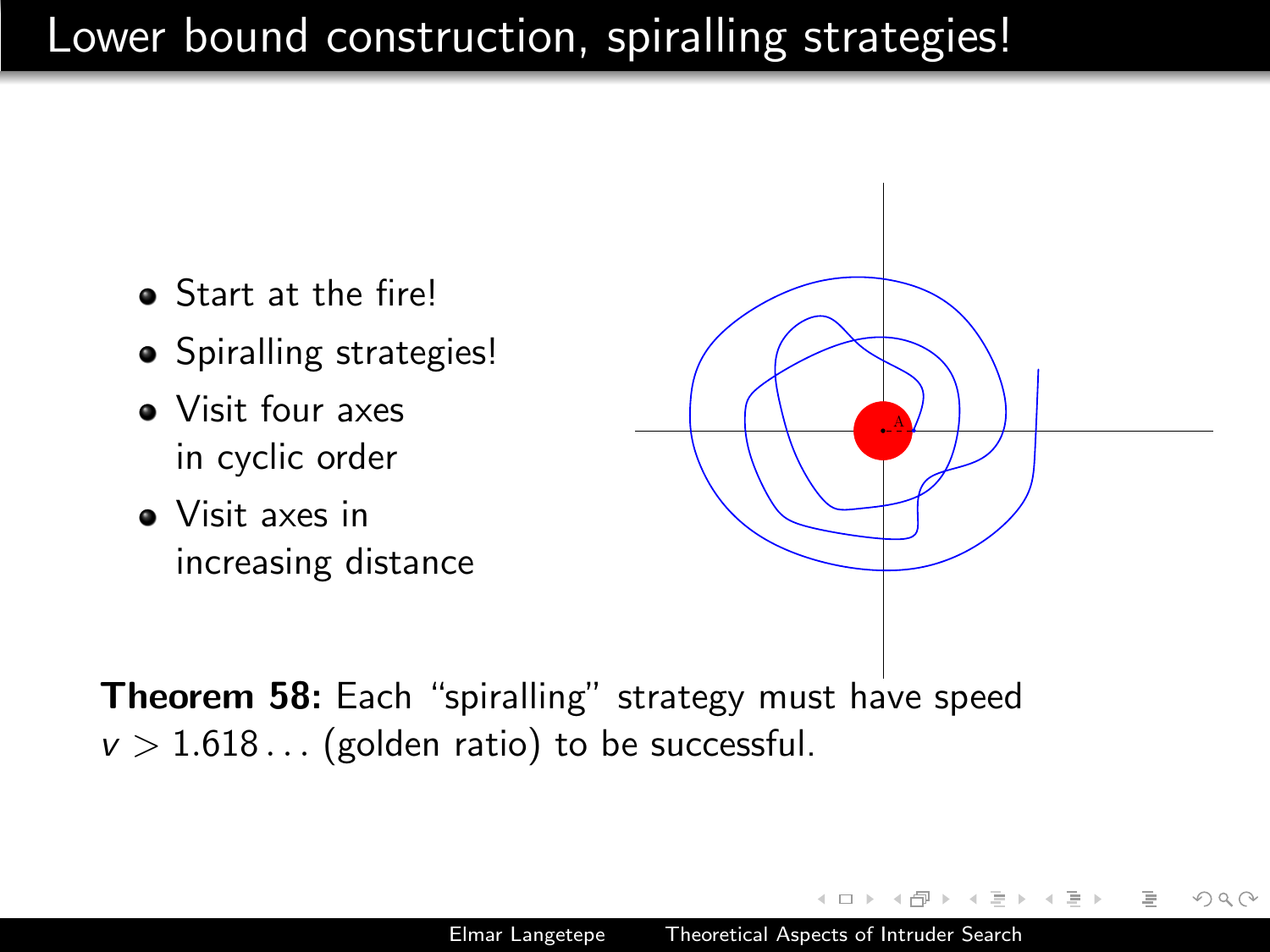

#### By induction:

On reaching  $p_i$ , interval of length A below  $p_{i-1}$  is on fire.

 $OQ$ 

(Induction base!)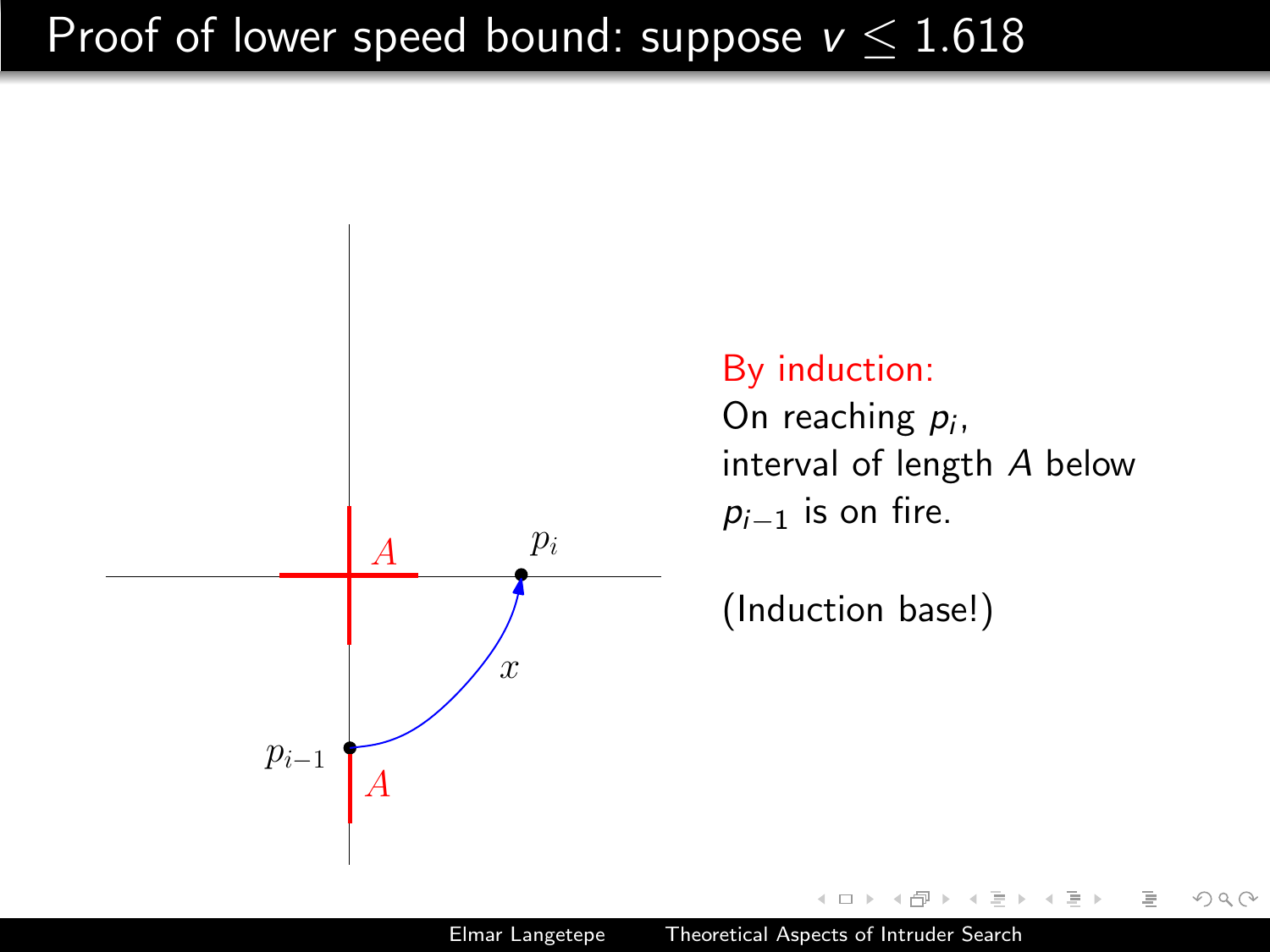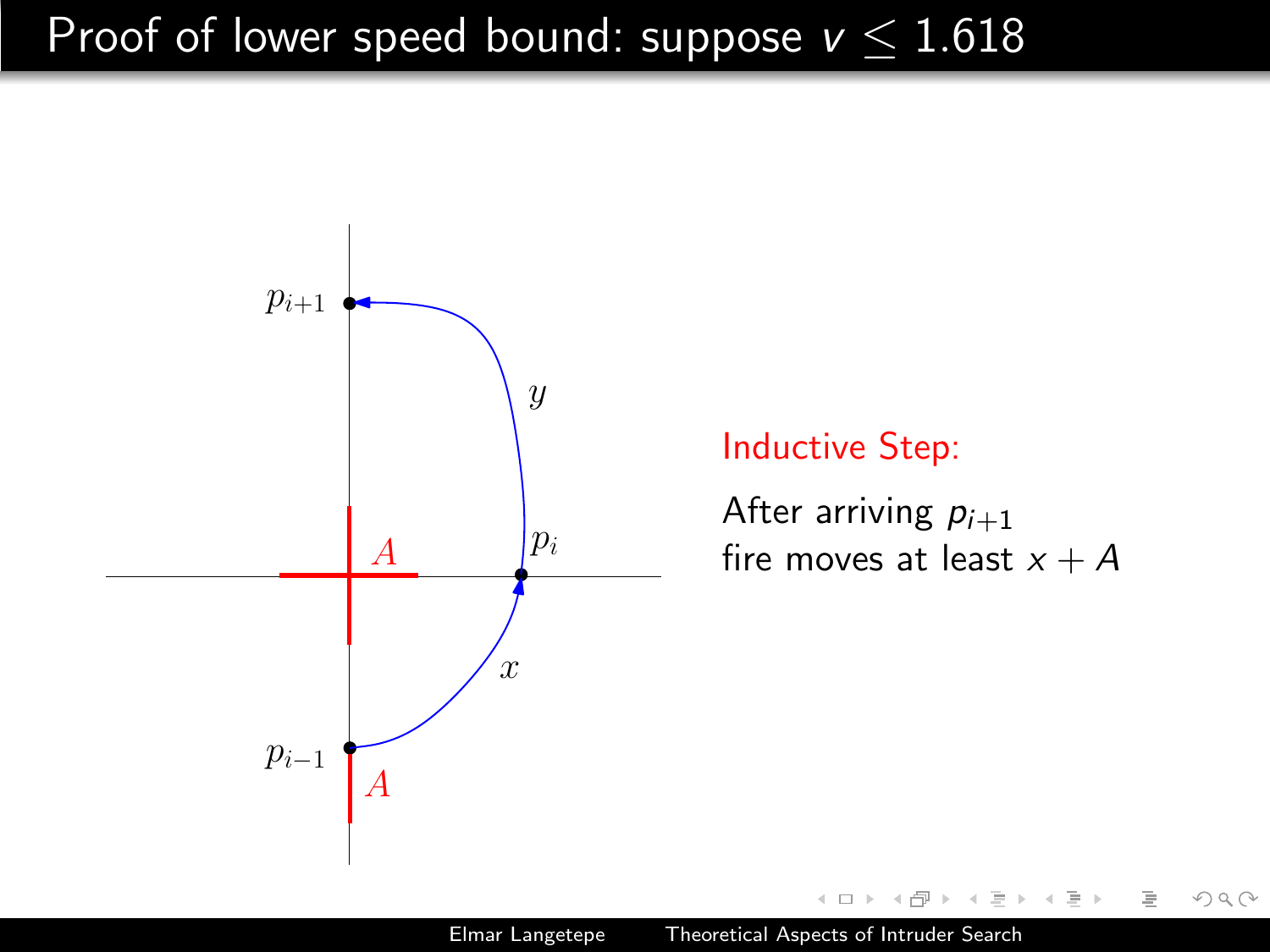

Elmar Langetepe [Theoretical Aspects of Intruder Search](#page-0-0)